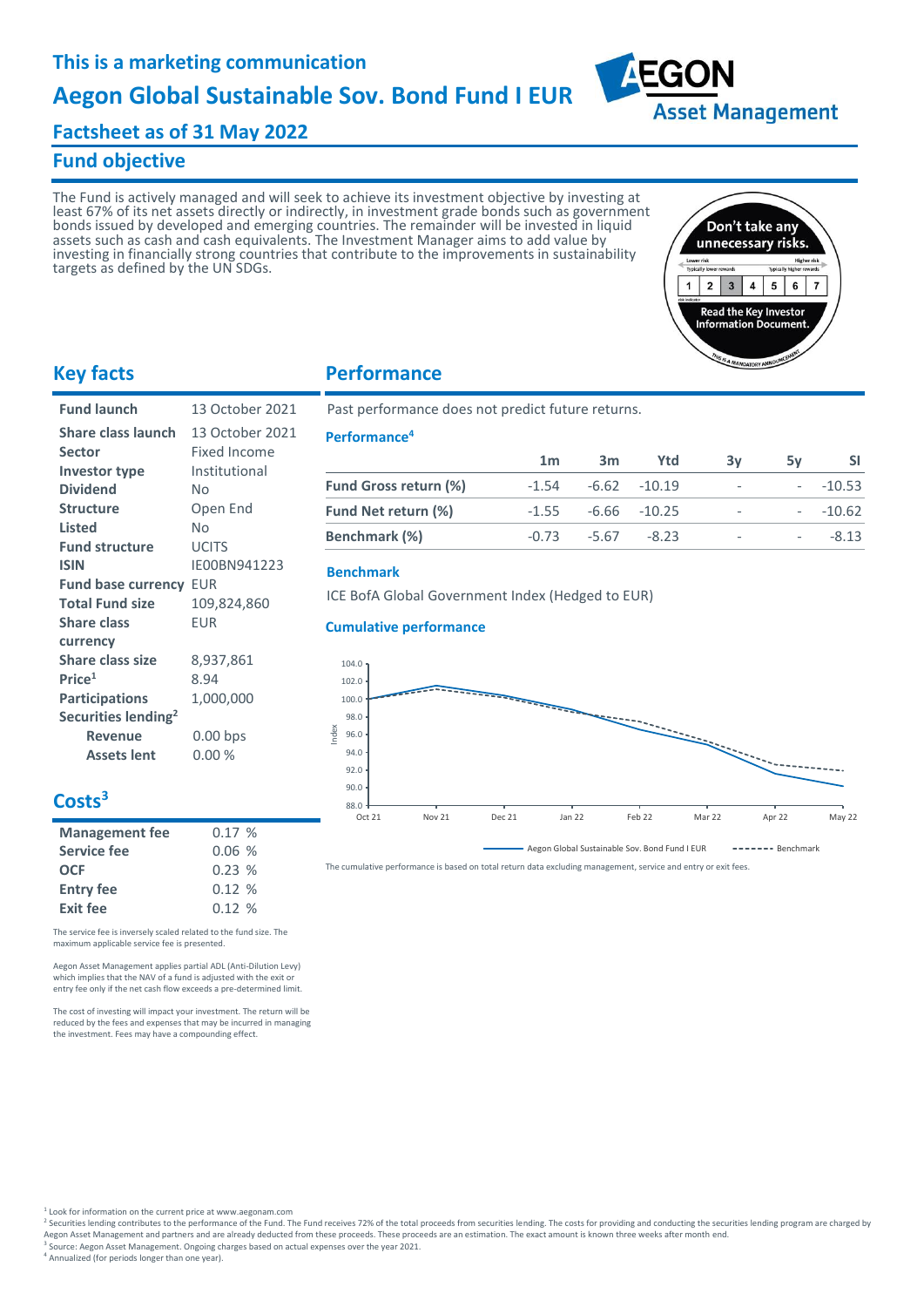# **Sector allocation (%)**



# **Currency allocation (%)**

|              | Pre hedge | Post hedge |
|--------------|-----------|------------|
| <b>EUR</b>   | 40.8      | 100.4      |
| <b>USD</b>   | 19.2      | 0.0        |
| <b>GBP</b>   | 12.7      | $-0.2$     |
| CAD          | 9.8       | $-0.1$     |
| <b>JPY</b>   | 8.2       | 0.0        |
| <b>CHF</b>   | 5.1       | $-0.1$     |
| Other        | 4.2       | 0.0        |
| <b>Total</b> | 100.0     | 100.0      |

# **Rating allocation (%)**



# **Maturity breakdown (%)**



# **Top 10 holdings (%)**

| Canadian Government 2.250% 01/12/2029      | 4.9 |
|--------------------------------------------|-----|
| Bundesrepub. Deutschland 0.000% 15/08/2050 | 3.2 |
| Netherlands Government 4.000% 15/01/2037   | 2.9 |
| Republic Of Lithuania 2.125% 01/06/2032    | 2.6 |
| Bonos Y Oblig Del Estado 0.000% 31/01/2026 | 2.6 |
| Bundesrepub. Deutschland 0.000% 15/08/2026 | 2.5 |
| Republic Of Chile 1.875% 27/05/2030        | 2.3 |
| United Kingdom Gilt 1.750% 07/09/2037      | 2.2 |
| Republic Of Panama 7.125% 29/01/2026       | 2.1 |
| Ireland Government Bond 5.400% 13/03/2025  | 2.1 |
|                                            |     |

# **Asset allocation (%)**

| <b>Fixed Income Bonds</b> |                    | 95.3 |
|---------------------------|--------------------|------|
| Derivatives               | $\blacksquare$ 2.3 |      |
| Cash                      | 124                |      |

# **Country allocation (%)**

| Germany        | 10.2 |      |
|----------------|------|------|
| United Kingdom | 6.6  |      |
| France         | 5.9  |      |
| Finland        | 5.5  |      |
| Austria        | 5.3  |      |
| Canada         | 4.9  |      |
| Netherlands    | 4.7  |      |
| Italy          | 4.7  |      |
| Other          |      | 49.8 |
| Cash           | 24   |      |